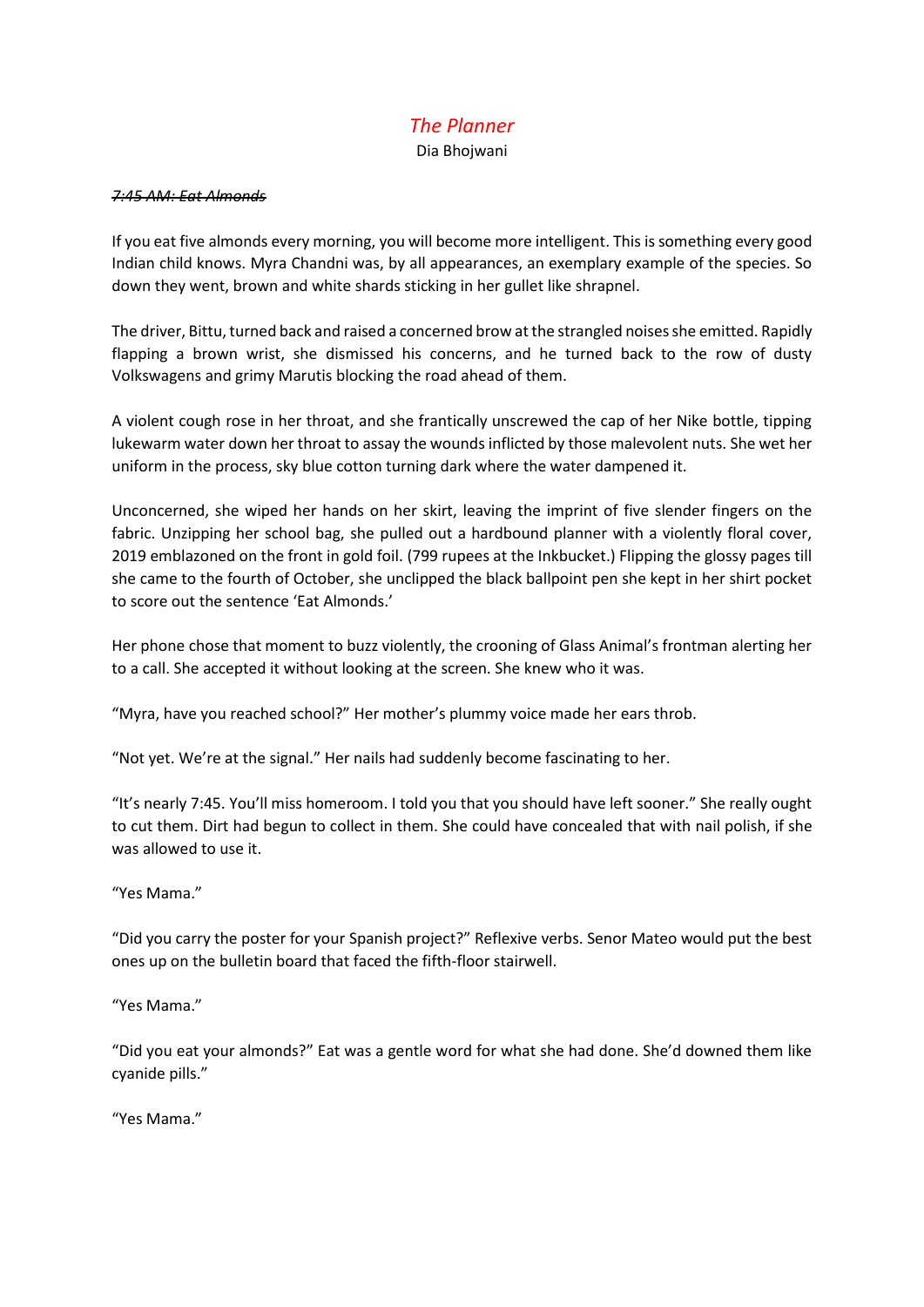"Bittu will be waiting at the gate at 3. Come down fast. If I hear that you wasted 15 minutes talking to that useless Anaya again, you've had it. If you're late to Bharatnatyam again, I'll have to answer Ms. Jayanti, and that's just embarrassing for me."

"So?"

"What?"

"No, Mama. I won't be late."

"Good girl. Love you."

The school gate was nearing, a swarm of children in blue and white descending upon the white building.

"We've reached. Love you too."

She picked up her bottle to place it back in the bag as Bittu got out to open the door for her. Crescent moon weals decorated the gummy rubber where she'd dug her nails in.

Another tenet for every good Indian child to abide by – thou shalt not disobey thy mother.

### *8:00 AM. Go to Room 503 for Homeroom.*

"Miss, I'm so sorry that I'm late!" An apologetic smile. No teeth. Displaying one's teeth is a sign of aggression and hostility, something not kindly looked upon by the typical Indian school teacher.

"No trouble, Myra." Ms. Singh beamed at her, warm and gregarious. An expression that said, "We both know that you weren't late at all but being a good student and a suck-up to boot, you're apologizing for any possible perceived fault, which makes you look better than the stragglers who'll come in at 8:02, or, God forbid, 8:05, and with nary a look of regret."

Myra smiled and nodded. Good, all was understood.

"Will you be a part of the Chess Club this semester? We've got some great tournaments coming up."

Myra hated chess. This was irrelevant, because her mother thought she ought to play it to impress college admissions officers.

"Yes, I'm looking forward to it!"

### *8:03 AM. Sit at the seat second from the door, at the front of the room, instead of your usual seat at the back, next to the bookshelves.*

She slumped into the plastic chair like a sack of potatoes. Lowering her head into her hands, she turned her cheek and pressed it against the cold desk. She allowed her eyelids to shut, blood vessels pulsing red behind her eyelids. The sounds of Ms. Singh scolding Anaya Agarwal for her hiked up skirt, Ethan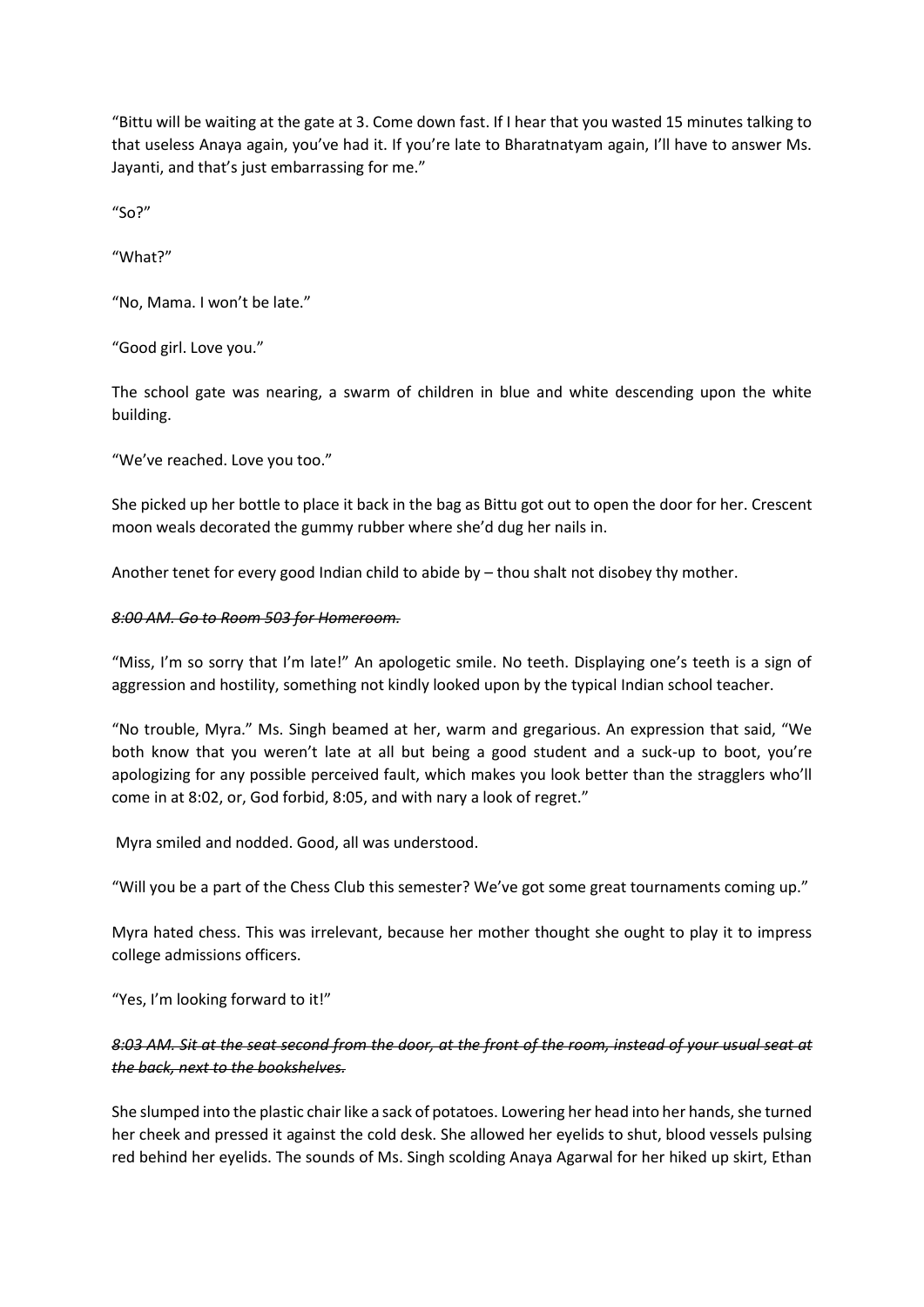Fernandes blowing his nose, the rumble of the A.C – they all seemed to dull for a minute, sounding to her like they were coming from the other end of a tuba.

Breathe in. Breathe out. Hadn't she stayed up till 3 AM last night looking up guided meditations for anger management? Breathe in. Breathe out. Resist the urge to fling every chessboard in the club room out the 4 th floor window like frisbees. Breathe in. Breathe out. Resist the urge to pinch Ethan's nose shut, ball up his snotty tissue, and force it down his throat. Breathe in. Breathe out. Resist the urge to push your mother from your living room balcony. Resist the urge to spit roast your mother in the oven like a rotisserie chicken. She wouldn't fit anyway.

A waft of tarty, sweet perfume threatened to overwhelm her. Melons and oranges. (650 at Bath and Body Works.)

A finger taps her shoulder. She didn't need to look up. She knew who it was.

"Anaya, I'm not giving you the answers to the biology homework."

A sigh. The finger ceases its tapping.

Resist the urge to pull it back. Resist the need for contact.

## *10:20 AM. Eat the grapes and the salad your mother has packed for you. Don't waste a bite, don't let even the slightest remnant of dressing linger in the corner of your tiffin. Don't waste your food, because why would you waste your food, Myra? Be a good girl.*

The grapes felt like they were fermenting in her mouth. The dressing felt like it was curdling in her stomach. Sloshing through her intestines, duodenum and ileum, turning rancid from extended contact with her body.

Anaya walked up to her desk, full hips swaying gently under the school-issued skirt. (Rs 300 from the front desk at the beginning of the year.) When she blinked, her sooty eyelashes briefly obscured enormous brown eyes. Limpid pools of chocolate.

"Do you want a red velvet cake? It was my dad's birthday yesterday." She thrusted a tiffin under Myra's nose. Sweet, rich buttercream glistened white against mounds of scarlet pastry.

Myra pulled her mouth tight, taut as a laundry line. "No thanks, I'm good." She was on a diet.

"Don't you want to be thinner, Myra? Look at this." Her mother pinged the waistband of her skirt. "You look like a little pig." Her breath beat down hot on her neck.

Anaya wasn't thin. She was full-bodied and glorious, like some sculpture of a Mesopotamian Mother Goddess. Dark, curly onyx hair. Lips like two flower petals, soft and inviting.

"Why are you being such an asshole today? You're not even sitting in our seat." Anaya's smile disappeared when she realized her bribe hadn't worked.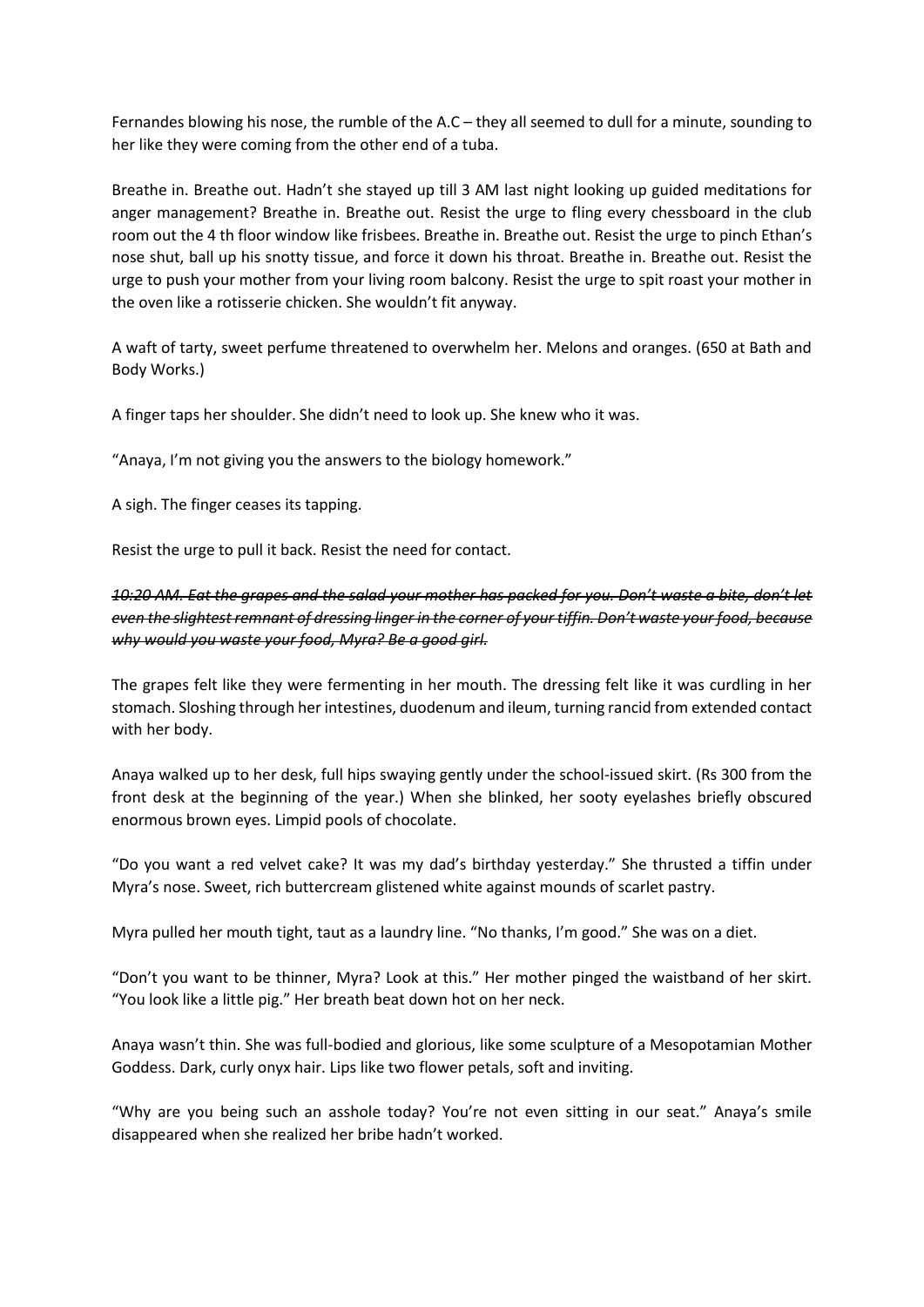Myra stared down at her feet. Her school-issued patent leather shoes had suddenly become fascinating to her. (Rs 399 from Bata.)

"Babe." She nudged her shoulder. "What's wrong?" Her voice was gentle, painfully gentle.

Myra wanted to punch her in her stomach, for daring to be so lovely. For her skirt being so short she could see the plush flesh of her inner thighs, begging for teeth to sink in, leaving bite marks.

*10:23 AM. Do not kiss Anaya, because your mother will not take kindly to her daughter turning out to be some kind of deviant. It's just a phase, Myra.* 

*10:24 AM. Let Anaya walk away, Myra. You're better than that, Myra. Resist the temptations of the flesh, resist the lure of food. Be a good girl, Myra.* 

### *7:45 PM. Return home.*

The apartment was empty. Her chess trophies shone gold under the cold white light. She sat down at the dinner table, pulled out her composition notebook. She had English homework to do. An analysis of Part 1, Chapter 24 of Anna Karenina, the bit where she goes ballistic in a train. Though that descriptor could really apply to most of the novel.

She didn't want to finish her English homework. But it was right there in her planner, in neat cursive. *Finish English Assignment*. Finish your English Assignment, Myra. Whenever she read the instructions in her planner, she read them in her mother's voice. Her mother's voice, echoing in the empty cavern of her mind. Her mother's breath was hot against the nape of her neck. Her mother's veiny fingers tightening around her throat.

She stood up abruptly, planner in hand. She walked away from the dining room to the balcony. She slid the glass door open, trembling as the scent of warm earth and neem trees wafted into the sterile room. The perfume of a Bombay evening.

### *Myra, no.*

Her eyes took a moment to adjust to the dark as she stepped outside. Below and beyond her, lights glittered in the dark. She could hear the thwap of tennis balls against racquets from the court. She can't stand tennis. Tedious sport. She'd rather swim.

### *Myra, don't be ridiculous.*

Slipping through the cool water like a silverfish. Slicing through it like a knife. That sounded nice.

### *Myra, be a good girl, MYRA-*

She hummed a snatch of a verse from a Bollywood song as she began tearing out pages from her planner. They fell like snow onto the black concrete, bobbing and cavorting on the wind for a moment before landing.